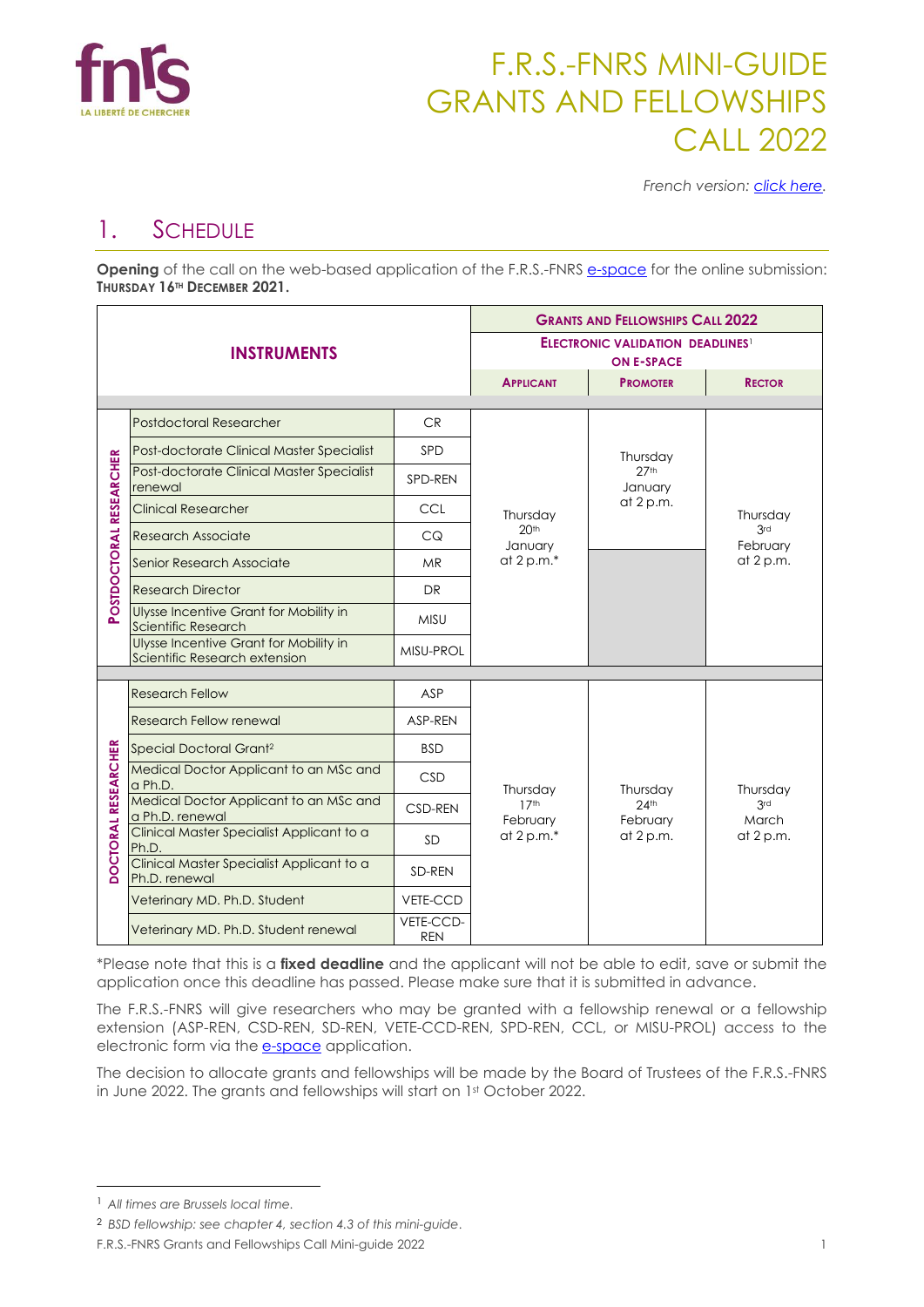## 2. APPENDICES

**2.1 For each instrument** (except MR, DR and MISU-PROL), appendices must be enclosed with the application. For more information on the appendices, click on the link of the considered instrument:

| <b>POSTDOCTORAL</b><br><b>RESEARCHER</b> | $\overline{\text{CR}}$ | <b>SPD</b>     | <b>SPD-REN</b> | <b>CCL</b>     |                | MISU |               |                     |                         |
|------------------------------------------|------------------------|----------------|----------------|----------------|----------------|------|---------------|---------------------|-------------------------|
| <b>DOCTORAL</b><br><b>RESEARCHER</b>     | ASP                    | <b>ASP-REN</b> | <b>BSD</b>     | $\mathsf{CSD}$ | <b>CSD-REN</b> | SD   | <b>SD-REN</b> | VETE-<br><b>CCD</b> | VETE-<br><b>CCD-REN</b> |

#### **2.2 Deadlines for providing appendices**

|                           | <b>DEADLINES IN 2022</b>            | <b>TYPE OF DOCUMENT</b>                                                                                                                                                                               | <b>INSTRUMENTS</b>                                         |
|---------------------------|-------------------------------------|-------------------------------------------------------------------------------------------------------------------------------------------------------------------------------------------------------|------------------------------------------------------------|
|                           | Thursday 27th January<br>at 2 p.m.  | Reference letter from promoter                                                                                                                                                                        |                                                            |
|                           |                                     | Appendices (see section 2.1) <sup>3</sup>                                                                                                                                                             | CR, SPD, SPD-REN,<br>CCL, CQ, MISU                         |
|                           | Thursday 3rd February               | Letter of support from the rector of the host<br>university                                                                                                                                           | <b>MISU</b>                                                |
|                           | Friday 18th March                   | Reference letters from referees                                                                                                                                                                       | CQ, MR, DR, MISU                                           |
| POSTDOCTORAL RESEARCHER   |                                     | Only for applicants who won't have their PhD on<br>3rd February 2022 (validation deadline for rectors):<br>Certificate or copy of the Ph.D. diploma and<br>Minutes of the thesis defence <sup>3</sup> | CR. SPD                                                    |
|                           | Sunday 1st May4                     | "Seal of Excellence Certificate" granted after the<br>deadline of validation by the applicant <sup>3</sup>                                                                                            | CR, SPD, CQ, MISU                                          |
|                           |                                     | Publications accepted after the deadline of<br>validation by the applicant <sup>3</sup>                                                                                                               | All                                                        |
|                           |                                     |                                                                                                                                                                                                       |                                                            |
|                           | Thursday 24th February<br>at 2 p.m. | Reference letter from promoter                                                                                                                                                                        | ASP, CSD, SD, VETE-<br><b>CCD</b>                          |
|                           | Thursday 3rd March                  | Appendices (see section 2.1) <sup>3</sup>                                                                                                                                                             | All except ASP-REN                                         |
| <b>OCTORAL RESEARCHER</b> | Sunday 1st May4                     | Ranking <sup>3</sup> completed by the faculty / faculties<br>awarding Bachelor's and Master's degrees or<br>equivalent                                                                                | ASP, CSD, SD, VETE-<br>CCD                                 |
|                           |                                     | Publications accepted after the deadline of<br>validation by the applicant <sup>3</sup>                                                                                                               | ASP, CSD, SD, VETE-<br><b>CCD</b>                          |
|                           | Tuesday 31st May                    | <b>Advisory opinion</b> from the Supervisory Panel<br>(Thesis Advisory Committee)                                                                                                                     | ASP-REN, BSD, CSD-<br>REN, SD-REN, VETE-<br><b>CCD-REN</b> |

<sup>3</sup> *Where applicable, to be uploaded or mentioned by the applicant on a dedicated page a[t https://e-space.frs-fnrs.be,](https://e-space.frs-fnrs.be/) as a follow-up of their application file after the validation deadline set for the applicant.*

<sup>4</sup> *Any addition to applications is intended for Scientific Commissions members.*

F.R.S.-FNRS Grants and Fellowships Call Mini-guide 2022 2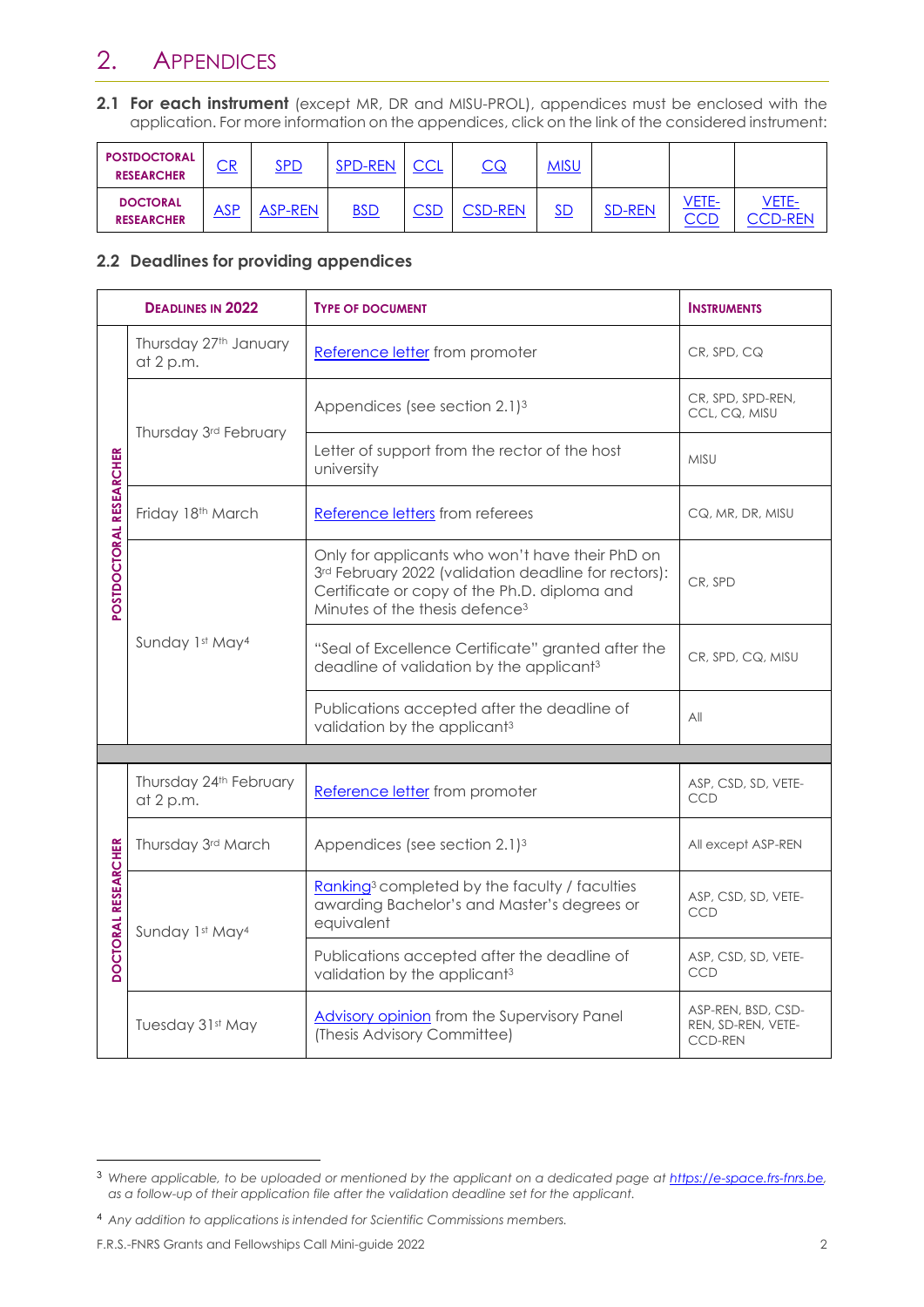### 3. CHANGES COMPARED TO CALL 2021

#### **3.1 Part-time clinical researcher fellowships** (**[CSD,](https://www.frs-fnrs.be/docs/Reglement-et-documents/FRS-FNRS_REGL_CSD_EN.pdf) [SD,](https://www.frs-fnrs.be/docs/Reglement-et-documents/FRS-FNRS_REGL_SD_EN.pdf) [SPD/CCL](https://www.frs-fnrs.be/docs/Reglement-et-documents/FRS-FNRS_REGL_SPD_CCL_EN.pdf)**)

The Board of Trustees of the F.R.S.-FNRS has decided to broaden the doctorate to all fields of the health sector while maintaining the requirement of being a medical specialist or in the course of a specialisation:

- o Medicine,
- o Biomedical and Pharmaceutical Sciences,
- o Dentistry,
- o Public Health,
- o Motor Sciences,
- o Veterinary Sciences.

#### **3.2 [MISU](https://www.frs-fnrs.be/docs/Reglement-et-documents/FRS-FNRS_REGL_MISU_EN.pdf)**

Decision of the F.R.S.-FNRS Board of Trustees of 7<sup>th</sup> December 2021:

- Eligibility criteria of the promoter-applicant:

The promoter-applicant to a MISU, by the validation deadline set for the academic authorities (rectors):

- o must have a full-time scientific research activity and be paid abroad since at least five years;
- o may have completed maximum 12 months put together of research stays in Belgium during the last five years.
- Postdoctoral personnel :

The personnel from the Scientific postdoctoral category, whatever their status (Mobility situation, grant, employee…) is hired by the host university.

### 4. SPECIFIC REMARKS

#### **4.1 Doctoral Researcher fellowships**

The result of the Master thesis, if available at the latest by the validation deadline set for the applicant, will be communicated to the Scientific Commission.

#### **4.2 Doctoral Researcher fellowships Renewal**

Research Fellow (ASP-REN), Medical Doctor Applicant to an MSc and a Ph.D. (CSD-REN), Clinical Master Specialist Applicant to a Ph.D. (SD-REN) and Veterinary MD. Ph.D. Student (VETE-CCD-REN) Renewal fellowships applications will be evaluated by the Supervisory Panels (Thesis Advisory Committees).

#### **4.3 Special Doctoral Grant (BSD)**

To apply for a BSD, instrument intended for secondary education teachers, please send an email to the F.R.S.-FNRS at [bourses-mandats@frs-fnrs.be](mailto:bourses-mandats@frs-fnrs.be). Please mention "BSD Call 2022" in the subject line and attach the following documents:

- a curriculum vitae (including date of birth, degrees, career path, information about the doctorate thesis: starting date, CFB university and promoter),
- **-** a copy of the appointment letter for secondary education.

BSD applications will be evaluated by the Supervisory Panels (Thesis Advisory Committees).

#### **4.4 Part-time clinical fellowships (CSD, SD, SPD, CCL) and veterinary fellowship (VETE-CCD)**

The F.R.S.-FNRS reimbursement is limited to an annual amount. Limitations in force in 2023 are the following:

|      | doctor/veterinary<br>orary.<br>lempord<br>◡ | $\sim$ $\sim$ $\sim$<br>٦4<br>4.UUU<br>w |
|------|---------------------------------------------|------------------------------------------|
| Pen. | it doctor<br>nanen                          | £                                        |

#### **4.5 Part-time Post-doctorate Clinical Master Specialist fellowship (SPD-REN) Renewal**

The **first renewal** shall be requested during the second year of the fellowship and simply upon request by the applicant. The request needs to be validated by the promoter and the host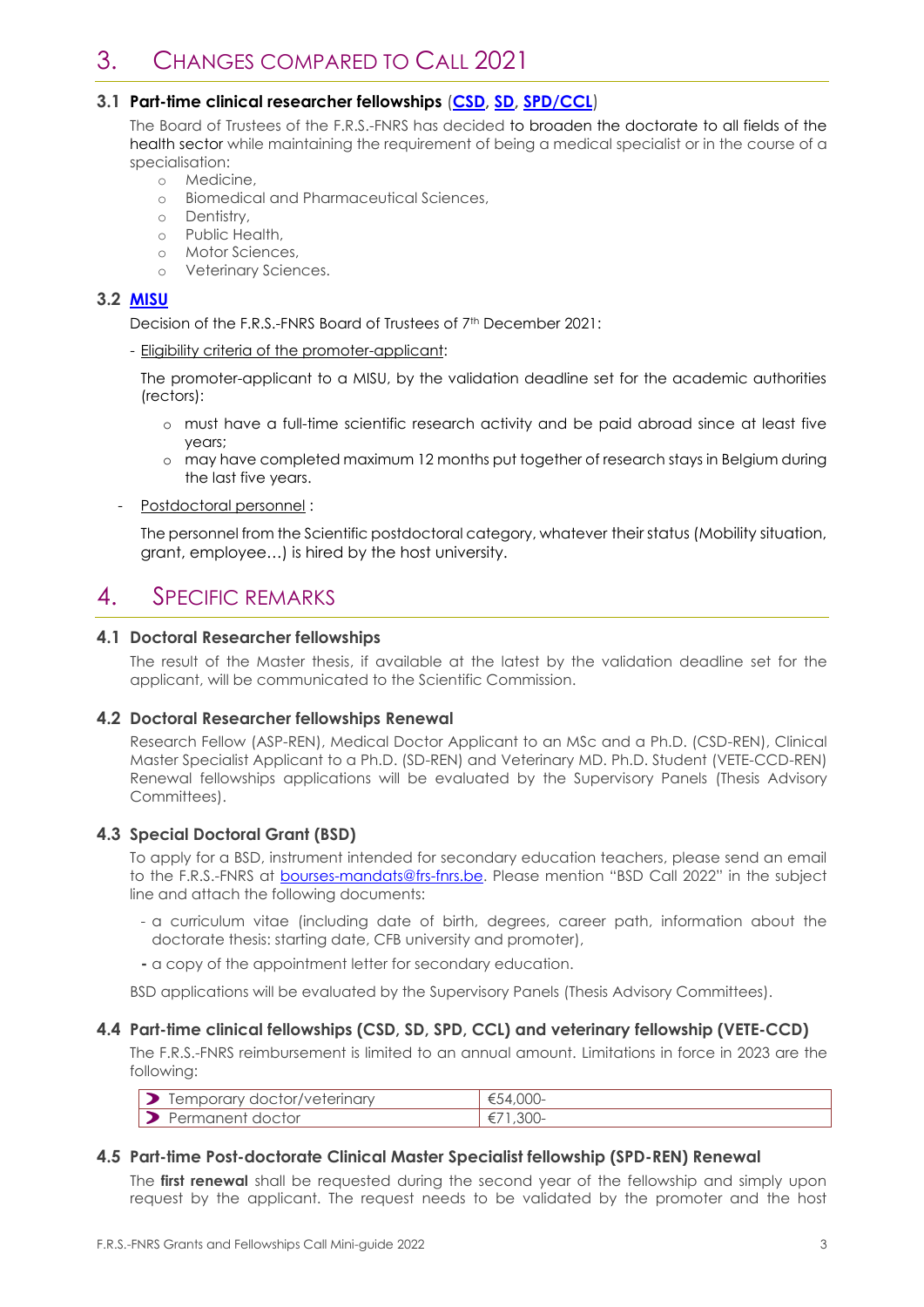institution on **e-space. From the second renewal on**, the application will be subject to an evaluation by the relevant Scientific Commission.

#### **4.6 Ulysse Incentive Grant for Mobility in Scientific Research (MISU, MISU-PROL)**

For all personnel, the promoter shall contact the relevant department of their host university to determine their status and obtain an estimate of the total personnel costs involved based on the scientific seniority. Amounts cannot be changed after submitting the application.

Non-doctoral Researcher and Technician categories are subject to an annual limit, calculated in proportion to the number of days worked. Limitations in force in 2023 are the following:

| <b>D</b> Non-doctoral Researcher | €37,000- (part time); $€73,100$ - (full time)        |
|----------------------------------|------------------------------------------------------|
| $\triangleright$ Technician      | $\sqrt{631,600}$ - (part time); €62,000- (full time) |

#### **4.7 Ethical aspects**

As from 2018, in order to reduce the Ethics Committees workload and to make the administrative procedures more flexible for applicants, the researchers concerned by ethical questions will be required to submit their questionnaire as well as the opinion of the Ethics Committee to the F.R.S.- FNRS only in case the submitted grant is awarded. Effective granting will be subject to a favourable opinion of the Committee.

### 5. CONTENT OF A PROPOSAL

Applicants will have the choice of writing their proposal either in French or in English. For some fields, using English can broaden the number of experts likely to take part in the evaluations. The guide for [applicants](https://www.frs-fnrs.be/docs/Reglement-et-documents/FRS-FNRS_Guide_proposant_2022_EN.pdf) provides further information about the content of a proposal.

It is recommended to applicants who wish to have their application file assessed by [Scientific](https://www.frs-fnrs.be/docs/Reglement-et-documents/FRS-FNRS_Champs_descripteurs.pdf)  [Commissions](https://www.frs-fnrs.be/docs/Reglement-et-documents/FRS-FNRS_Champs_descripteurs.pdf) dedicated to SEN (Exact and Natural Sciences) and SVS (Health and Life Sciences) fields, as well as the Scientific Commission SHS-2, to submit their application in English*.* Should the application file be submitted in French, the F.R.S.-FNRS may require the applicant to provide a translation in English for the purpose of conducting the [ex-ante evaluation.](https://www.frs-fnrs.be/docs/Reglement-et-documents/FRS-FNRS_Guide_Evaluation_EN.pdf)

The F.R.S.-FNRS insists on **strict compliance with the instructions given for each part of the proposal** (scientific section relevant to the instrument selected, number of pages allowed for documents to be enclosed with the application form…) and stresses again the sovereign consideration of the Scientific Commissions assessing the application file.

**NOTICE: no further change or modification** can be made in the proposal after the validation deadline set for the applicant.

| <b>SECTION</b> | <b>CONTENT</b>                                                                                                                                                                                                                                                                                                                                                                   |  |  |  |  |
|----------------|----------------------------------------------------------------------------------------------------------------------------------------------------------------------------------------------------------------------------------------------------------------------------------------------------------------------------------------------------------------------------------|--|--|--|--|
| THE RESEARCHER | Information that enables to verify the <b>eligibility criteria</b> (degrees, graduation date, institution)                                                                                                                                                                                                                                                                       |  |  |  |  |
|                | <b>Academic background</b>                                                                                                                                                                                                                                                                                                                                                       |  |  |  |  |
|                | <b>Awards and honours (max. 5)</b>                                                                                                                                                                                                                                                                                                                                               |  |  |  |  |
|                | As stated in section 2.2, applicants to CR, SPD, CQ and MISU can notify until 1st May a « Seal)<br>of Excellence Certificate » granted after the deadline of validation by the applicant.                                                                                                                                                                                        |  |  |  |  |
|                | The applicant's list of publications (published or accepted), structured according to the<br>template.                                                                                                                                                                                                                                                                           |  |  |  |  |
|                | Applicants holding the academic degree of Doctor, who have been working for 2 years at<br>least in institutions of the French-speaking community of Belgium (CFB) that have set up an<br>institutional repository (IR), must absolutely submit their publications list in a PDF format, directly<br>created from this repository, and choose the appropriate F.R.S.-FNRS format. |  |  |  |  |
|                | As stated in section 2.2, in case of <b>publications accepted</b> after the validation deadline set for<br>the applicant, applicants may add them until 1st May.                                                                                                                                                                                                                 |  |  |  |  |
|                | <b>Bibliometric data</b> (except for applicants applying for ASP, BSD, CSD, SD, VETE-CCD): total number<br>of publications, total number of citations, h-index, average number of citations and indication of<br>the source chosen for these bibliometric data.                                                                                                                  |  |  |  |  |

The application file contains the main sections described hereafter.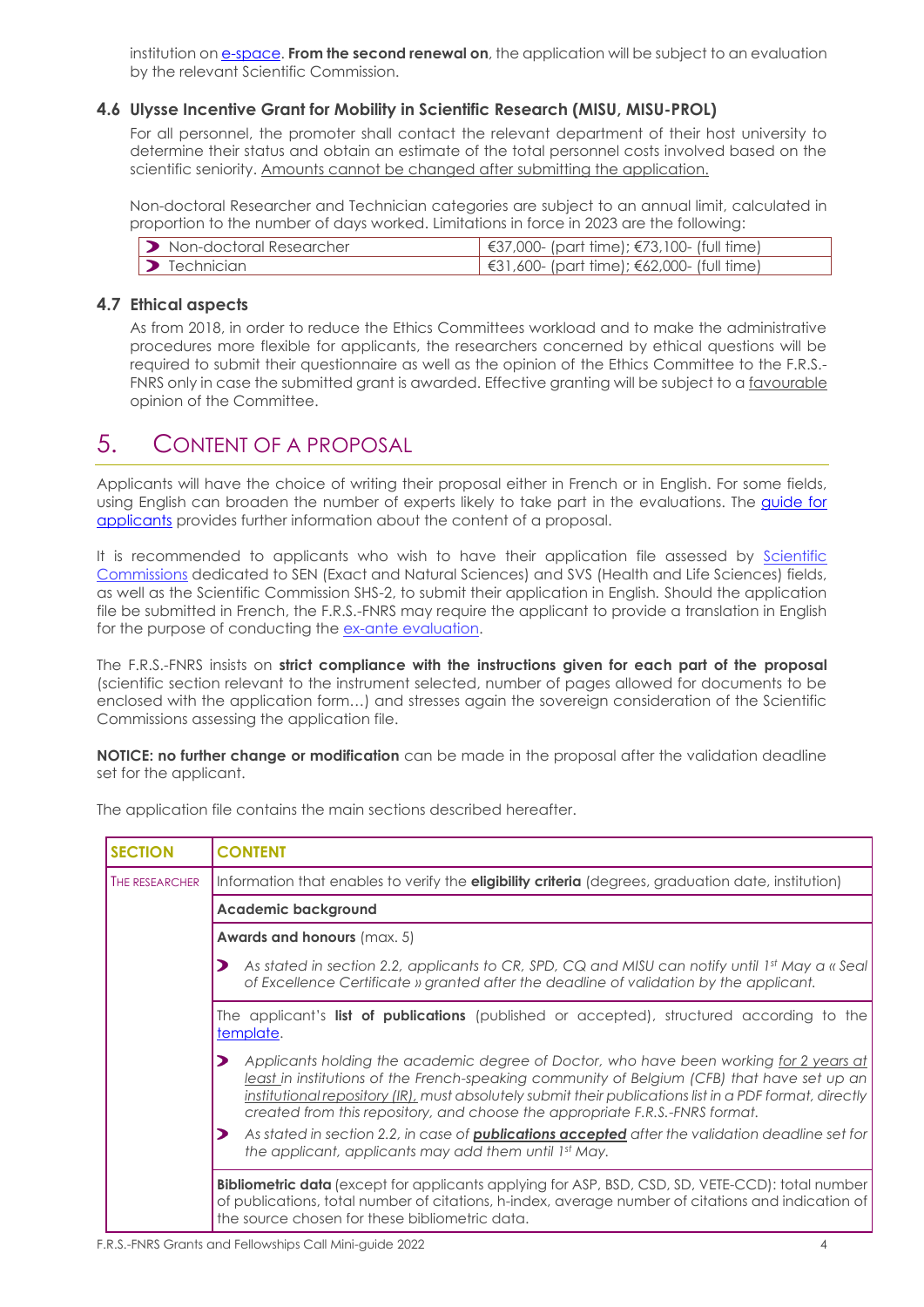| <b>SECTION</b>                        | <b>CONTENT</b>                                                                                                                                                                                                                                                                                                                                                                                                                                                                                                                                                          |
|---------------------------------------|-------------------------------------------------------------------------------------------------------------------------------------------------------------------------------------------------------------------------------------------------------------------------------------------------------------------------------------------------------------------------------------------------------------------------------------------------------------------------------------------------------------------------------------------------------------------------|
|                                       | Professional experience: career path, professional stays abroad of more than 30 days, academic<br>positions, collaborations with other institutions (the 3 most important), main funding obtained.                                                                                                                                                                                                                                                                                                                                                                      |
|                                       | Applicants to a post-doctorate CR fellowship who are planning one or several research stays<br>⋗<br>will be required to provide a letter of approval or email exchanges which demonstrate that<br>formalities are being processed.                                                                                                                                                                                                                                                                                                                                      |
|                                       | List of supervised master and doctoral thesis (only for applicants seeking a MR or DR promotion).                                                                                                                                                                                                                                                                                                                                                                                                                                                                       |
| <b>THE RESEARCH</b><br><b>PROJECT</b> | Title in French and in English (max. 200 characters each, including spaces) and,<br><b>Summary</b> in French and in English (max. 2,000 characters each, including spaces).                                                                                                                                                                                                                                                                                                                                                                                             |
|                                       | ⋗<br>Funded proposals are released and made public on the <b>F.R.S.-FNRS website.</b>                                                                                                                                                                                                                                                                                                                                                                                                                                                                                   |
|                                       | Selection of the Scientific Commission and selection of 2 to 6 descriptor fields in order of relevance<br>(at least 2 descriptor fields must be relevant to the Scientific Commission selected), they can be<br>completed by some unrestricted keywords.                                                                                                                                                                                                                                                                                                                |
|                                       | If applicants select only one descriptor field relevant to the Scientific Commission selected,<br>$\blacktriangleright$<br>they shall justify the selection of the Scientific Commission in the application form.<br>Applicants who select the Scientific Commission FORESIGHT, dedicated to research projects<br>$\blacktriangleright$<br>relating to sustainability through interdisciplinarity, must demonstrate the "sustainability"<br>aspect of their research project, including interdisciplinary aspects (max. 2,000 characters,<br>including spaces).         |
|                                       | It is mandatory to use the template available in English or in French.                                                                                                                                                                                                                                                                                                                                                                                                                                                                                                  |
|                                       | $\blacktriangleright$<br>Summary (max. 2 pages) of previous research achievements (non-compulsory for ASP, CSD,<br>SD and VETE-CCD doctoral fellowships).                                                                                                                                                                                                                                                                                                                                                                                                               |
|                                       | For all applicants (except MR and DR), description of the project divided in 4 parts (max.<br>⋗<br>4 pages) accompanied by a reference bibliography (max. 1 page besides the 4 pages<br>dedicated to the project):<br>Goals of the research<br>$\mathcal{L}$<br>State of the art<br>II.<br>III. Research project<br>IV. Work plan                                                                                                                                                                                                                                       |
|                                       | Graphs and charts may be added (max. 2 pages) in addition to the 4 pages.<br>For MR/DR promotion applicants, description of planned general orientation for their research<br>⋗                                                                                                                                                                                                                                                                                                                                                                                         |
|                                       | for the next 5 to 10 years (max. 2 pages).                                                                                                                                                                                                                                                                                                                                                                                                                                                                                                                              |
| <b>WORK</b><br><b>ENVIRONMENT</b>     | Facts allowing to assess whether the environment (the intellectual means and/or equipment<br>available to the applicant) is consistent with the aims of the research project.                                                                                                                                                                                                                                                                                                                                                                                           |
|                                       | ⋗<br>Data can vary depending on the nature of the project, the scientific field and the type of<br>fellowship.                                                                                                                                                                                                                                                                                                                                                                                                                                                          |
| <b>REFEREES</b>                       | Contact details (first name, surname, email) of 3 referees (only for applicants to CQ, MR, DR,<br>MISU).                                                                                                                                                                                                                                                                                                                                                                                                                                                                |
|                                       | $\blacktriangleright$<br>Applicants shall contact the referees prior to mentioning their contact details in the<br>application form if they want to make sure that their referees are willing to provide a<br>reference letter as part of their application.<br>After submission of the application file, the F.R.S.-FNRS will contact the referees indicated in<br>the application form and a reminder will be sent to each referee in due course. No<br>information will be communicated to the applicant on the receipt of the letters to ensure<br>confidentiality. |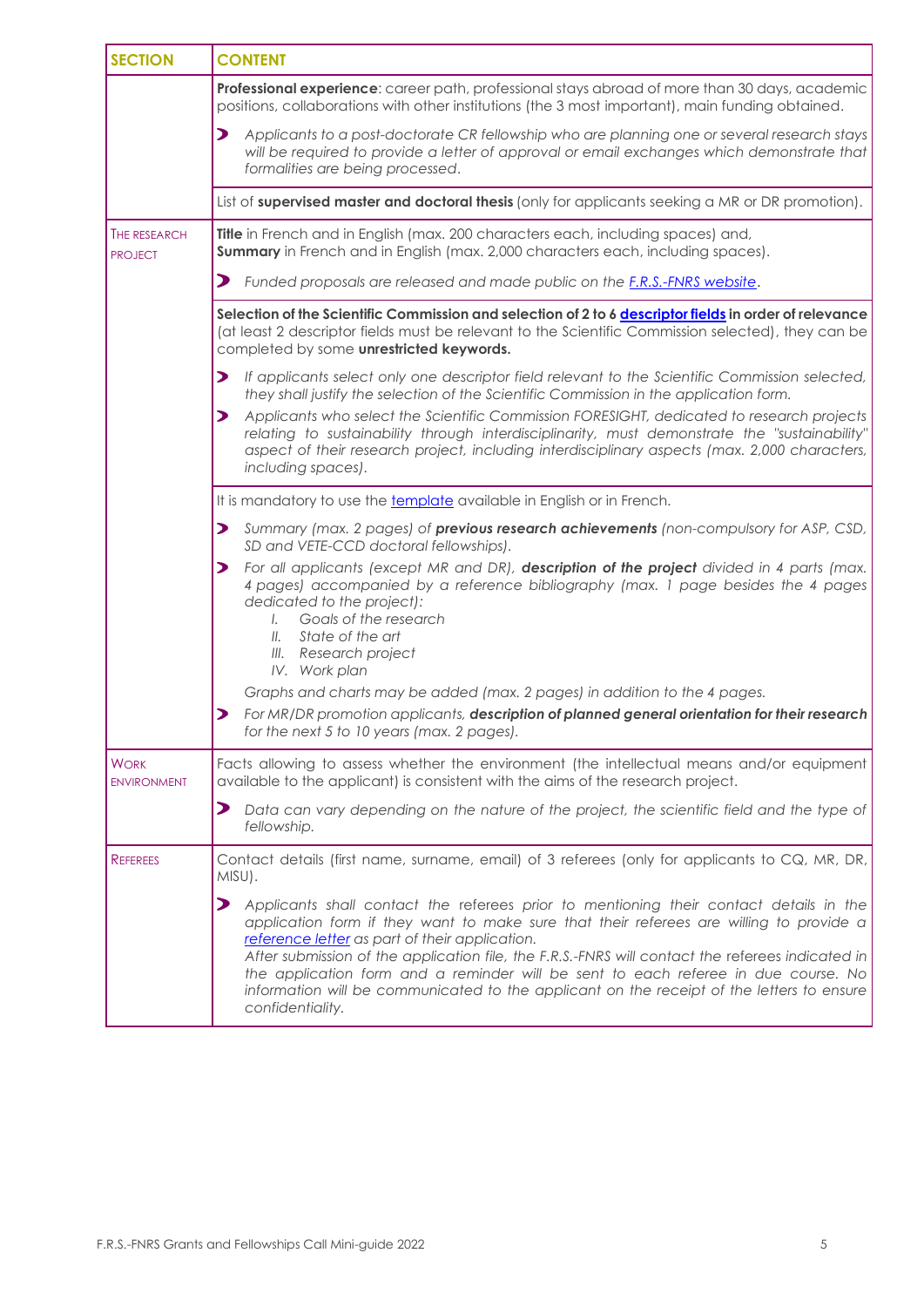## 6. SELECTION PROCEDURE (EX-ANTE EVALUATION)

The Board of Trustees of the F.R.S.-FNRS has adopted the principle of a **two-step procedure**:

**Step 1: individual evaluations (March to mid-April)** Each proposal<sup>5</sup> is evaluated by several remote individual experts, according to an evaluation grid known by the applicants (see "evaluation criteria").

#### **Step 2: consolidation during the Scientific Commissions (May)**

Fourteen Scientific Commissions, including members from outside the French Community of Belgium (CFB) of which the President, gather at the F.R.S.-FNRS to draw up a consolidated final ranking. Each proposal is assigned to a rapporteur<sup>6</sup> who will prepare a draft evaluation report based on the individual evaluations of the first step. The draft report will be discussed, amended and validated by the Scientific Commission and then be transferred to the applicant after the Board of Trustees of the F.R.S.-FNRS has made a decision.

Thirteen of these fourteen thematic Scientific Commissions are built up from the [ERC](http://erc.europa.eu/) fields (European Research Council): 4 in Exact and Natural Science (SEN-1 to SEN-4), 4 in Life and Health Sciences (SVS-1 to SVS-4) and 5 in Human and Social Sciences (SHS-1 to SHS-5). The 14<sup>th</sup> Scientific Commission is a strategic interdisciplinary Commission (FORESIGHT: Sustainability).

The fields covered by these Scientific Commissions are defined according to a list of [descriptor fields.](https://www.frs-fnrs.be/docs/Reglement-et-documents/FRS-FNRS_Champs_descripteurs.pdf) This list includes ERC descriptor fields completed with F.R.S.-FNRS keywords, which reflect the specificities of research in the CFB.

First, applicants select the Scientific Commission they would like the proposal to be evaluated by. Then, applicants will have to choose 2 to 6 descriptor fields in order of importance (at least 2 descriptor fields must be relevant to the Scientific Commission selected by the applicant) and they may complete this selection by adding unrestricted keywords (if necessary). The F.R.S.-FNRS will base the selection of 1ststep experts on those pieces of information along with the summary of the project.

If necessary, applicants may indicate up to 3 experts they do not wish to have as reviewers and provide a justification.

### 7. EVALUATION CRITERIA - EVALUATION REPORT

The application conditions, the goals of the different sections and the applicable criteria are detailed in the [guide for applicants.](https://www.frs-fnrs.be/docs/Reglement-et-documents/FRS-FNRS_Guide_proposant_2022_EN.pdf)

The applicant is free to read the [evaluation guide](https://www.frs-fnrs.be/docs/Reglement-et-documents/FRS-FNRS_Guide_Evaluation_EN.pdf) intended for experts in order to have a better understanding of the proposal's evaluation.

| <b>IFELLOWSHIPS</b>                                     | <b>CRITERIA</b>                                                                                                                                                                          | <b>WEIGHT</b> |
|---------------------------------------------------------|------------------------------------------------------------------------------------------------------------------------------------------------------------------------------------------|---------------|
| <b>RESEARCH FELLOW</b><br>DOCTORAL<br><b>RESEARCHER</b> | Quality of the applicant:<br>academic CV<br>promoter's opinion (creativity, intellectual abilities, etc.)                                                                                | 60%           |
|                                                         | Quality of the project:<br>feasibility<br>methodology<br>originality<br>potential impact                                                                                                 | 25%           |
|                                                         | <b>Research environment</b>                                                                                                                                                              | 15%           |
| <b>POSTDOCTORAL</b><br>RESEARCHER                       | Quality of the applicant:<br>number and quality of the publications (journals, citations, etc.)<br>promoter's opinion (creativity, intellectual abilities, independency, etc.)<br>awards | 40%           |

<sup>5</sup> *Except for doctoral applications (ASP, CSD, SD, VETE-CCD) and for SPD-REN and CCL applications.*

<sup>6</sup> *Doctoral applications are assigned to two rapporteurs.*

F.R.S.-FNRS Grants and Fellowships Call Mini-guide 2022 6